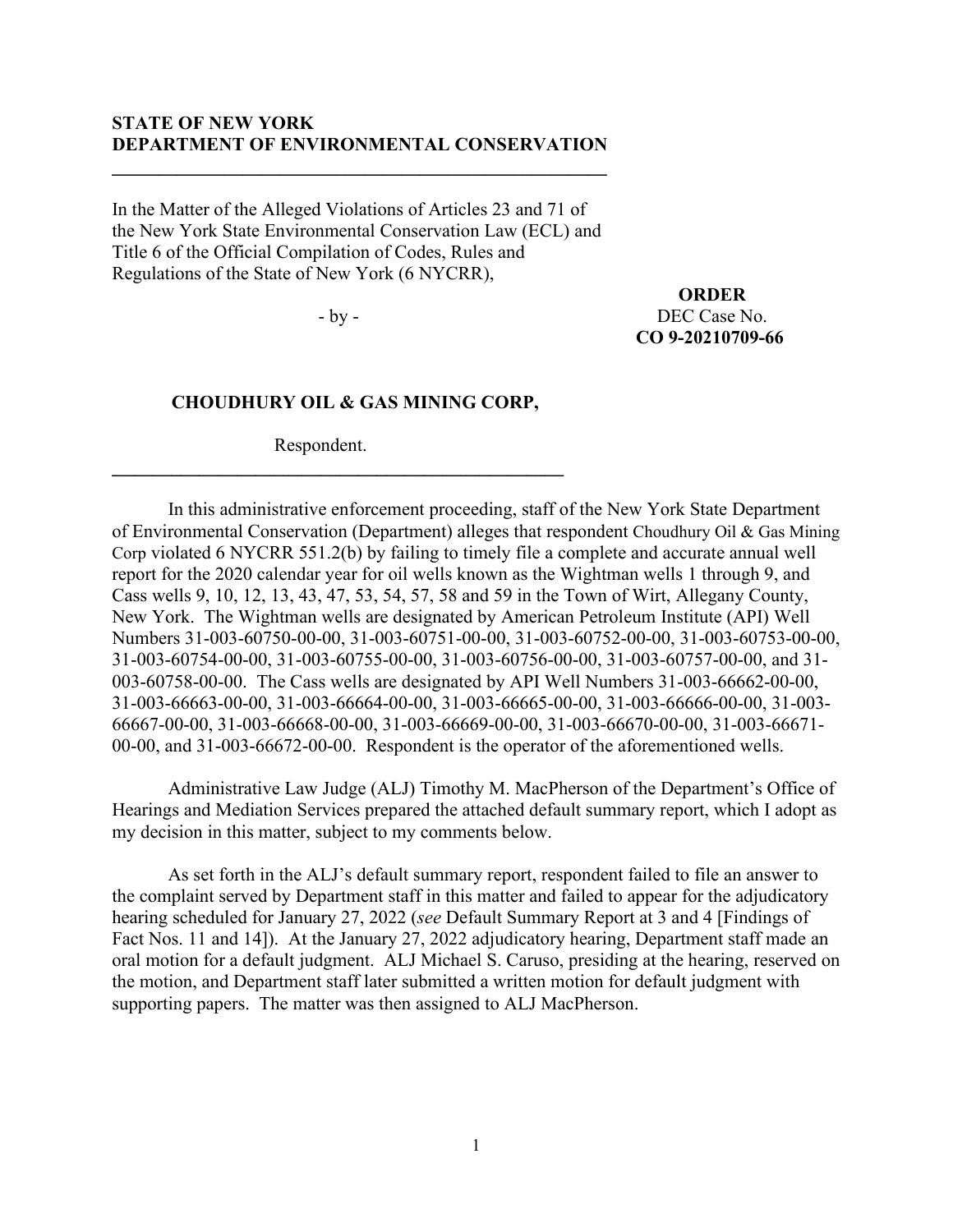As a consequence of respondent's failure to answer or appear in this matter, ALJ MacPherson recommends that Department staff's motion for a default judgment be granted (*see* Default Summary Report at 5 and 6). I concur that staff is entitled to a judgment on default pursuant to 6 NYCRR 622.15. The pleadings and the papers submitted with and in support of the motion provide sufficient facts to enable me to determine that staff has a viable claim that respondent failed to timely file an annual well report for the 2020 calendar year for Wightman wells 1 through 9, and Cass wells 9, 10, 12, 13, 43, 47, 53, 54, 57, 58 and 59. Accordingly, respondent is in violation of 6 NYCRR 551.2(b).

Department staff correctly points out that the requirement to file annual well reports is important to determining the status of the State's resources given the potential or actual environmental harm that may result from the lack of accurate, annual information about well activity. The identification of non-producing wells for plugging is significant for the prevention of groundwater contamination (*see* Motion for Default Judgment, Exhibit A, Affirmation of Anne Haas, Esq. [Haas Aff.], dated February 22, 2022, ¶ 14; *see also* Affidavit of Ted Loukides, sworn to February 16, 2022, ¶ 16).

Department staff, in its papers, sought a penalty of three thousand dollars (\$3,000), and ALJ MacPherson recommended that respondent Choudhury Oil & Gas Mining Corp be directed to pay this amount. ECL 71-1307(1) provides that any person who violates any provision of ECL article 23 or commits any offense described in ECL 71-1305 shall be liable for a penalty of up to eight thousand dollars (\$8,000) for the first day of violation and up to two thousand dollars  $(S2,000)$  per day for each day the violation continues. ECL 71-1305(2) provides that it is unlawful for any person to violate any rule or regulation promulgated pursuant to ECL article 23, which would include the regulatory requirement at issue here -- 6 NYCRR 551.2(b).

In other proceedings of this nature, Department staff has requested a civil penalty of \$1,500 for each time that a well owner or operator failed to timely submit an annual well report (*see* Default Summary Report at 6 n 1; Haas Aff., ¶ 15). In its motion for default judgment however, Department staff maintained that a higher penalty of three thousand dollars (\$3,000) was warranted (*see* Default Summary Report at 5 and 6; Haas Aff.,  $\P$  10-18). Department staff cited respondent's history of noncompliance with the oil and gas well program, exemplified by a 2020 consent order, as an aggravating factor (*see id*.; *see also* Exhibit F).

The record demonstrates that respondent Choudhury Oil & Gas Mining Corp failed to submit a timely and complete annual well report for the referenced Wightman wells and Cass wells for calendar year 2020. Notwithstanding the efforts of Department staff to obtain respondent's compliance, including numerous written and oral reminders, respondent failed to file a report for the 2020 calendar year in a timely fashion (*see e.g.* Default Summary Report at 3 [Findings of Fact Nos. 4-10]). The record reflects that respondent's filing of the 2020 annual well report was over seven months late. Respondent also failed to sign the consent order and submit the penalty payment required to resolve the matter (*see* Default Summary Report at 3 [Finding of Fact No. 10]). The civil penalty that Department staff is requesting is consistent with ECL 71-1307(1), the Department's Civil Penalty Policy (DEE-1), dated June 20, 1990, and administrative precedent).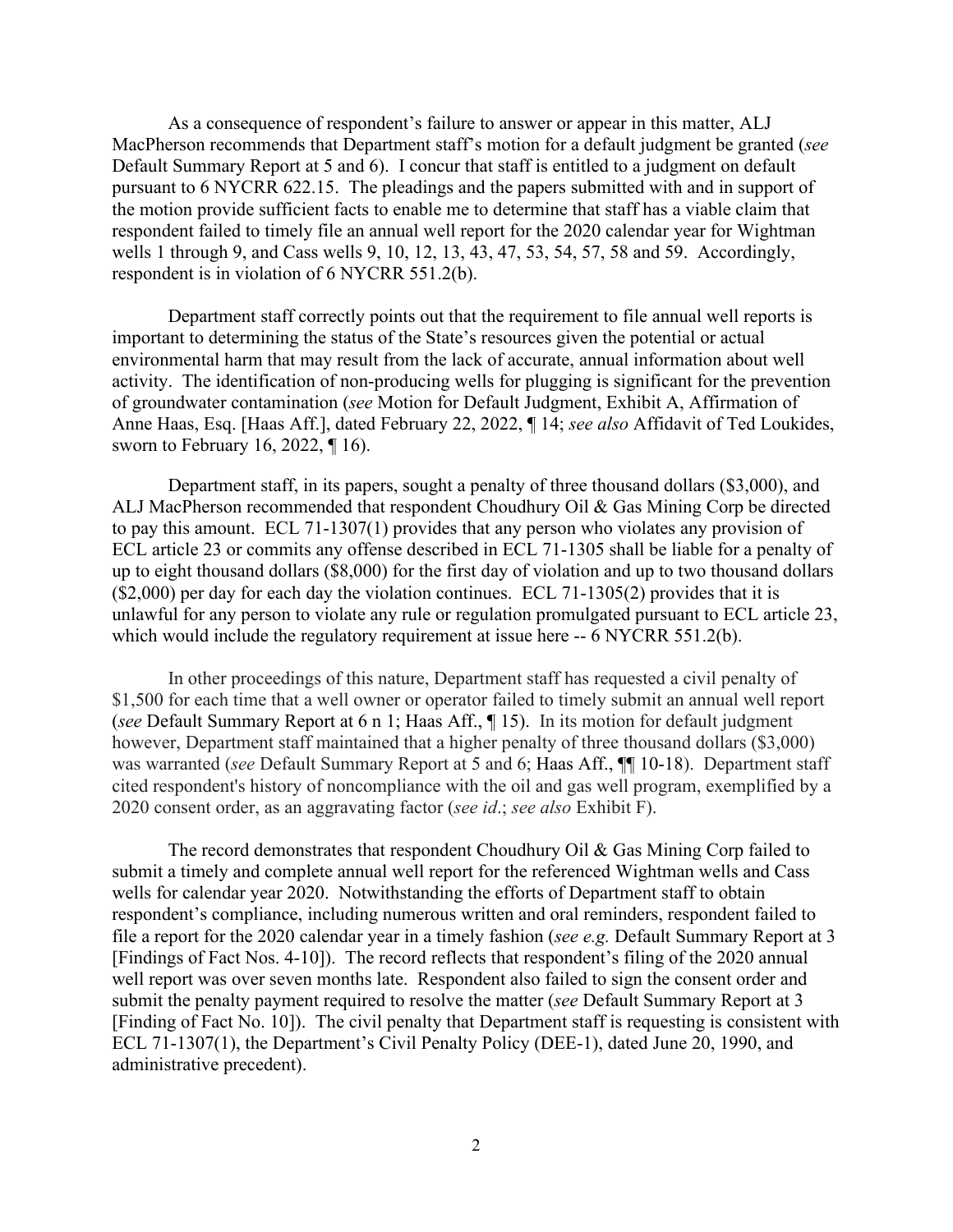Notwithstanding that the failure to report on twenty wells could support a higher penalty, I am taking into consideration that respondent did finally file, albeit late, its calendar year 2020 annual well report in 2021. Based on the record before me, the recommended penalty is authorized and appropriate. I direct that respondent Choudhury Oil & Gas Mining Corp submit the civil penalty of three thousand dollars (\$3,000) to the Department within thirty (30) days of the service of this order upon respondent.

**NOW, THEREFORE,** having considered this matter and being duly advised, it is **ORDERED** that:

- I. Department staff's motion for a default judgment pursuant to 6 NYCRR 622.15 is granted. By failing to answer or appear in this proceeding, respondent Choudhury Oil & Gas Mining Corp waived its right to be heard at the hearing.
- II. Based on the pleadings and papers submitted with and in support of Department staff's motion, respondent Choudhury Oil & Gas Mining Corp is determined to have violated 6 NYCRR 551.2(b), by failing to timely file a complete and accurate annual well report for the 2020 calendar year for the Wightman wells 1 through 9 (API Well Numbers 31-003-60750-00-00, 31-003-60751-00-00, 31-003-60752-00-00, 31-003- 60753-00-00, 31-003-60754-00-00, 31-003-60755-00-00, 31-003-60756-00-00, 31- 003-60757-00-00, 31-003-60758-00-00), and Cass wells 9, 10, 12, 13, 43, 47, 53, 54, 57, 58 and 59 (31-003-66662-00-00, 31-003-66663-00-00, 31-003-66664-00-00, 31- 003-66665-00-00, 31-003-66666-00-00, 31-003-66667-00-00, 31-003-66668-00-00, 31-003-66669-00-00, 31-003-66670-00-00, 31-003-66671-00-00, and 31-003-66672- 00-00). These wells are located in the Town of Wirt, Allegany County, New York.
- III. Respondent Choudhury Oil & Gas Mining Corp is hereby assessed a civil penalty in the amount of three thousand dollars (\$3,000), to be paid within thirty (30) days of the service of this order upon respondent. Payment is to be by certified check, cashier's check or money order made payable to the New York State Department of Environmental Conservation at the address noted in paragraph IV of this order.
- IV. The civil penalty payment shall be sent to the following address:

New York State Department of Environmental Conservation Division of Mineral Resources Oil and Gas Compliance Enforcement Section 625 Broadway, 3rd Floor Albany, New York 12233-6500 Attn: Theodore N. Loukides, Chief.

V. Any questions or other correspondence regarding this order shall also be addressed to Theodore N. Loukides at the address referenced in paragraph IV of this order.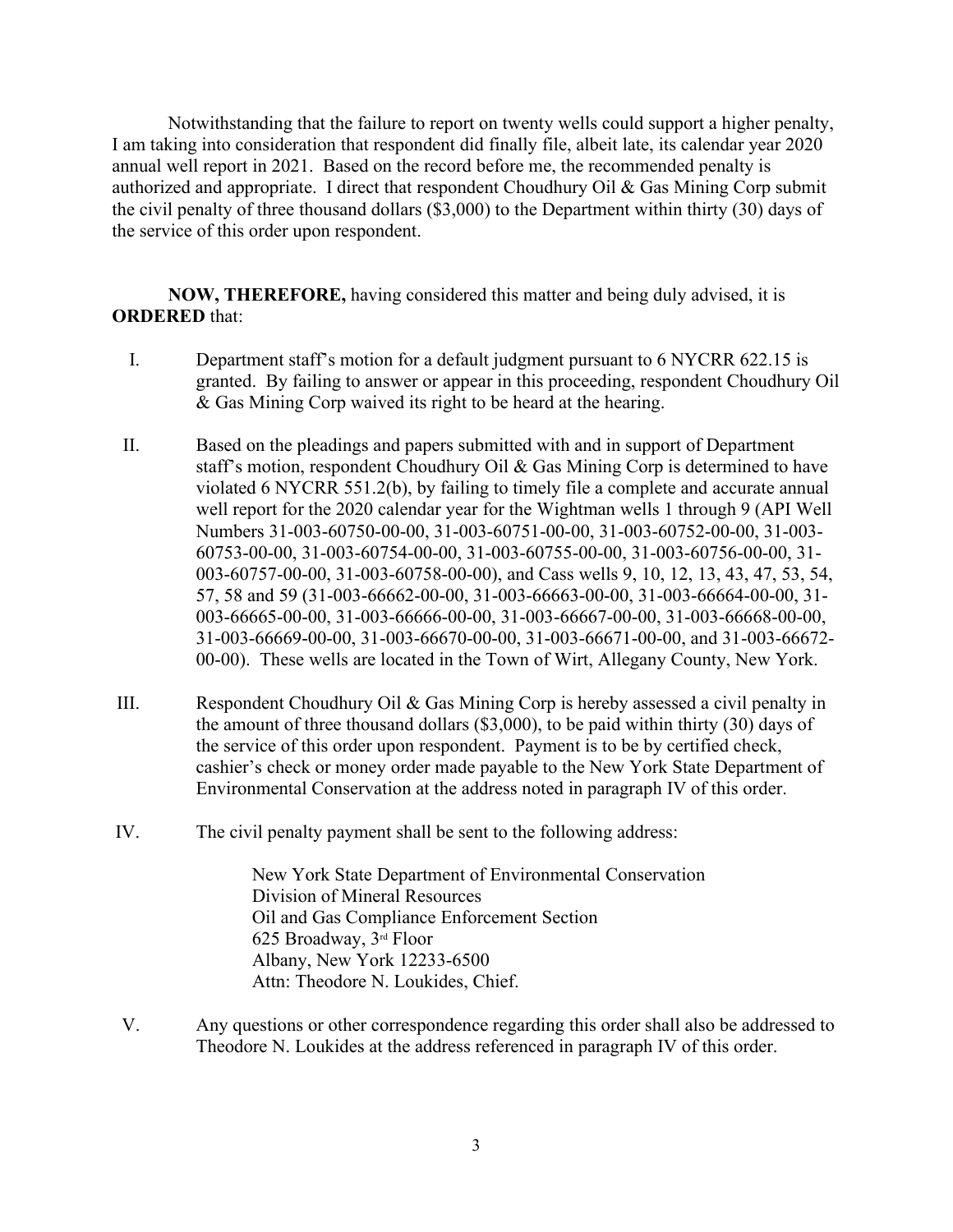VI. The provisions, terms and conditions of this order shall bind respondent Choudhury Oil & Gas Mining Corp and respondent's agents, successors and assigns, in any and all capacities.

> For the New York State Department of Environmental Conservation

By:  $/s/$ 

Basil Seggos Commissioner

Dated: March 28, 2022 Albany, New York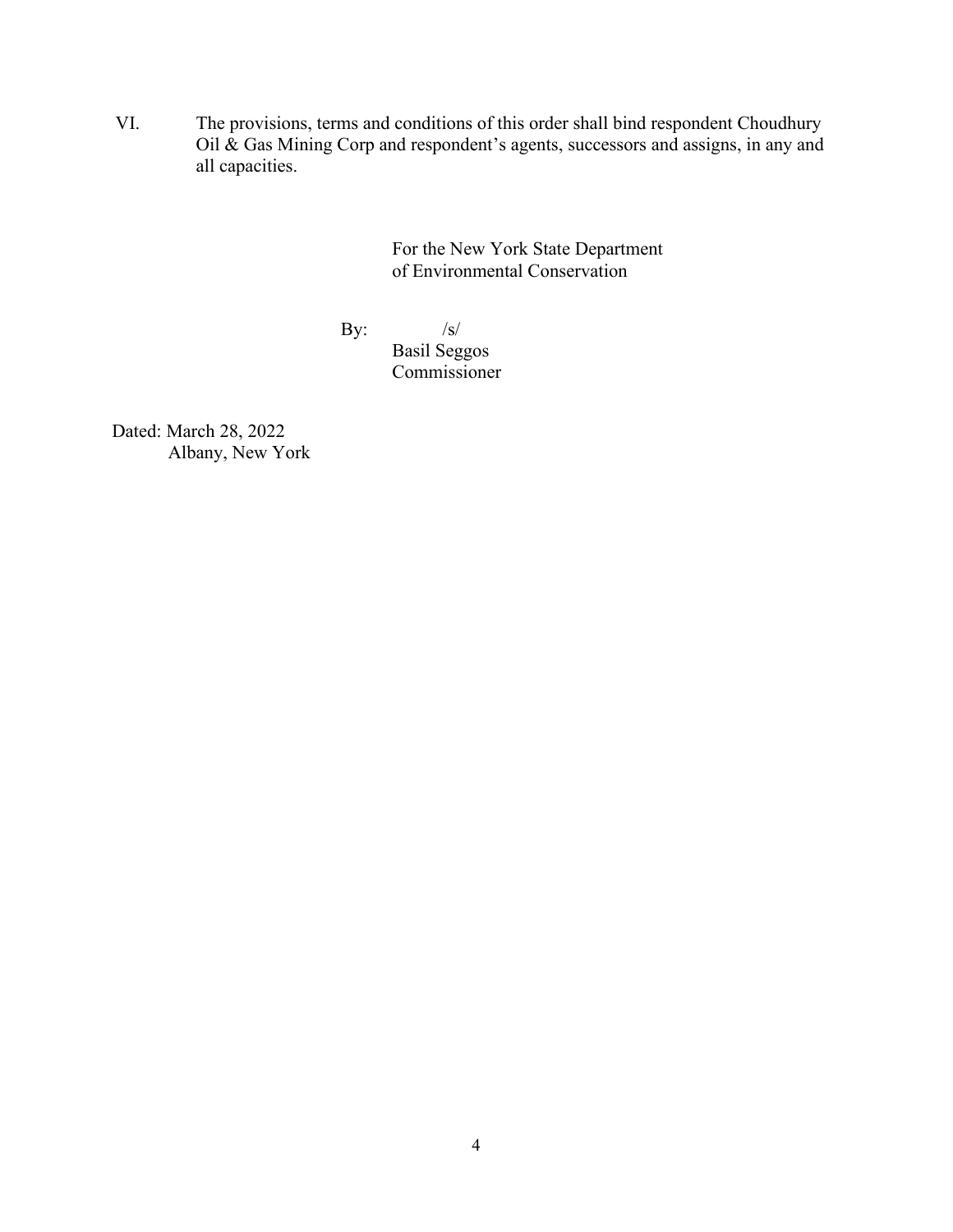# **STATE OF NEW YORK DEPARTMENT OF ENVIRONMENTAL CONSERVATION**

**\_\_\_\_\_\_\_\_\_\_\_\_\_\_\_\_\_\_\_\_\_\_\_\_\_\_\_\_\_\_\_\_\_\_\_\_\_\_\_\_\_\_\_\_\_\_\_\_\_\_\_\_\_**

In the Matter of the Alleged Violations of Articles 23 and 71 of the New York State Environmental Conservation Law (ECL) and Title 6 of the Official Compilation of Codes, Rules and Regulations of the State of New York (6 NYCRR),

- by -

## **CHOUDHURY OIL & GAS MINING CORP,**

**\_\_\_\_\_\_\_\_\_\_\_\_\_\_\_\_\_\_\_\_\_\_\_\_\_\_\_\_\_\_\_\_\_\_\_\_\_\_\_\_\_\_\_\_\_\_\_\_\_\_\_\_\_**

Respondent.

## Procedural History

Staff of the New York State Department of Environmental Conservation (Department) served Choudhury Oil & Gas Mining Corp (respondent) with a notice of hearing and complaint dated November 22, 2021, alleging a violation of ECL 71-1305(2) and 6 NYCRR 551.2(b), for failure to file a timely annual well report for the 2020 calendar year for nine (9) wells (known as the Wightman 1 through Wightman 9 wells) and eleven (11) wells (known as Cass wells 9, 10, 12, 13, 43, 47, 53, 54, 57, 58 and 59) located in the Town of Wirt, Allegany County, New York.

The Wightman wells are designated by American Petroleum Institute (API) Well Numbers 31-003-60750-00-00, 31-003-60751-00-00, 31-003-60752-00-00, 31-003-60753-00-00, 31-003-60754-00-00, 31-003-60755-00-00, 31-003-60756-00-00, 31-003-60757-00-00, and 31- 003-60758-00-00 respectively, and the Cass wells are designated by American Petroleum Institute (API) Well Numbers 31-003-66662-00-00, 31-003-66663-00-00, 31-003-66664-00-00, 31-003-66665-00-00, 31-003-66666-00-00, 31-003-66667-00-00, 31-003-66668-00-00, 31-003- 66669-00-00, 31-003-66670-00-00, 31-003-66671-00-00, and 31-003-66672-00-00 respectively.

The complaint seeks an order of the Commissioner (1) finding respondent in violation of ECL 71-1305(2) and 6 NYCRR 551.2(b); (2) directing respondent to submit the missing annual well report to the Department; (3) assessing a civil penalty in the amount of three thousand dollars (\$3,000); and (4) granting such other relief as the Commissioner may deem appropriate.

Service of the notice of hearing and complaint was made by certified mail and was received by respondent on November 24, 2021 (*see* 6 NYCRR 622.3[a][3]). Respondent failed to answer the complaint as directed in the notice of hearing. As stated in staff's November 22, 2021 notice of hearing, a virtual adjudicatory hearing was convened before Administrative Law Judge (ALJ) Michael S. Caruso at 10:00 a.m. on January 27, 2022. (*See* Motion for Default Judgment, Exhibit A, affirmation of Anne Haas [Haas Aff.], dated February 22, 2022, ¶ 2;

**DEFAULT SUMMARY REPORT**

> DEC Case No. **CO 9-20210709-66**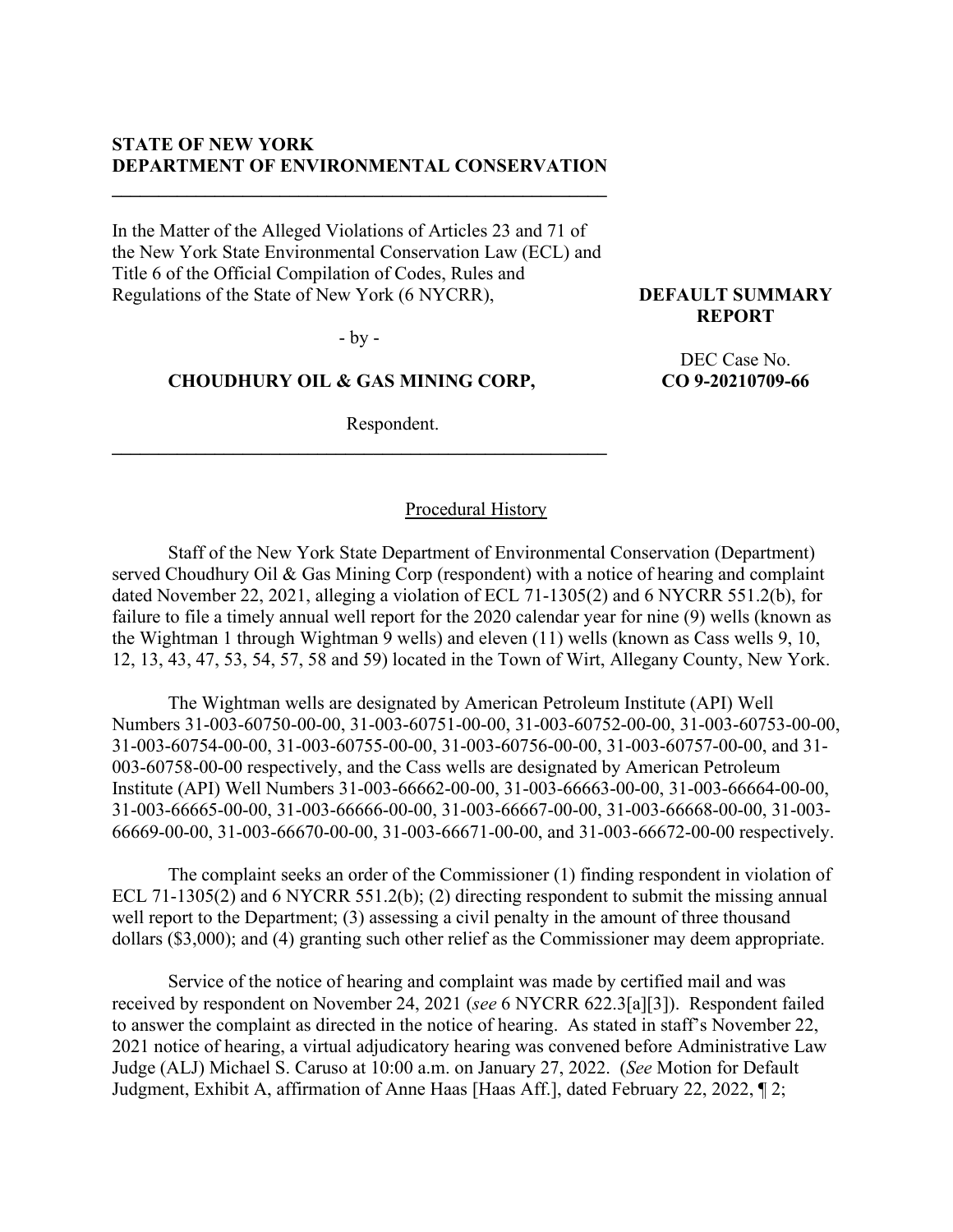Hearing Record.) Department staff was represented by Anne Haas, Esq., Office of General Counsel, New York State Department of Environmental Conservation, 625 Broadway, Albany, New York. No one appeared on behalf of respondent (*see* Hass Aff. ¶ 4; Hearing Record).

ALJ Caruso noted for the record that respondent had failed to answer the complaint and failed to appear for the adjudicatory hearing. Department staff moved orally for a default judgment pursuant to 6 NYCRR 622.15. ALJ Caruso reserved on the oral motion, allowing the record to remain open for Department staff to submit the documentation required by 6 NYCRR 622.15(b). By cover letter dated February 22, 2022, staff submitted a written motion for a default judgment with supporting papers (*see* Appendix A, attached hereto [listing documents submitted on motion]). Department staff served the motion and supporting papers on respondent by first class mail on or about February 22, 2022 (*see* affidavit of service of Melissa Evans, sworn to February 22, 2022). Respondent did not respond to the motion.

## Applicable Regulatory Provisions

6 NYCRR Section 551.2 Production and purchase reports.

\* \* \*

"(b) Each person who first produces, sells or purchases oil and gas produced in the State and the operator of each gas storage facility in the State must file with the department on a form the department prescribes a statement of the oil and gas produced, sold, purchased or stored. The information contained in this statement must be compiled on a calendar year basis and must be filed no later than March 31st next following the close of the calendar year, unless the department requires otherwise."

\* \* \*

# Findings of Fact

- 1. Respondent Choudhury Oil & Gas Mining Corp maintains an address at 4404 Ford Brook North Branch, Wellsville, New York 14895. (*See* affidavit of Ted Loukides [Loukides Aff.], sworn to February 16, 2022, [13.]
- 2. Respondent Choudhury Oil & Gas Mining Corp operates wells designated as API Well Numbers 31-003-60750-00-00, 31-003-60751-00-00, 31-003-60752-00-00, 31-003- 60753-00-00, 31-003-60754-00-00, 31-003-60755-00-00, 31-003-60756-00-00, 31-003- 60757-00-00, and 31-003-60758-00-00 and known as the Wightman wells 1 through 9 respectively, and the wells designated as API Well Numbers 31-003-66662-00-00, 31- 003-66663-00-00, 31-003-66664-00-00, 31-003-66665-00-00, 31-003-66666-00-00, 31- 003-66667-00-00, 31-003-66668-00-00, 31-003-66669-00-00, 31-003-66670-00-00, 31- 003-66671-00-00, and 31-003-66672-00-00 and known as the Cass wells 9, 10, 12, 13, 43, 47, 53, 54, 57, 58 and 59 respectively, all located in the Town of Wirt, Allegany County, New York (*See* Loukides Aff. ¶ 4, Exhibits 1, 3, 4, 9.)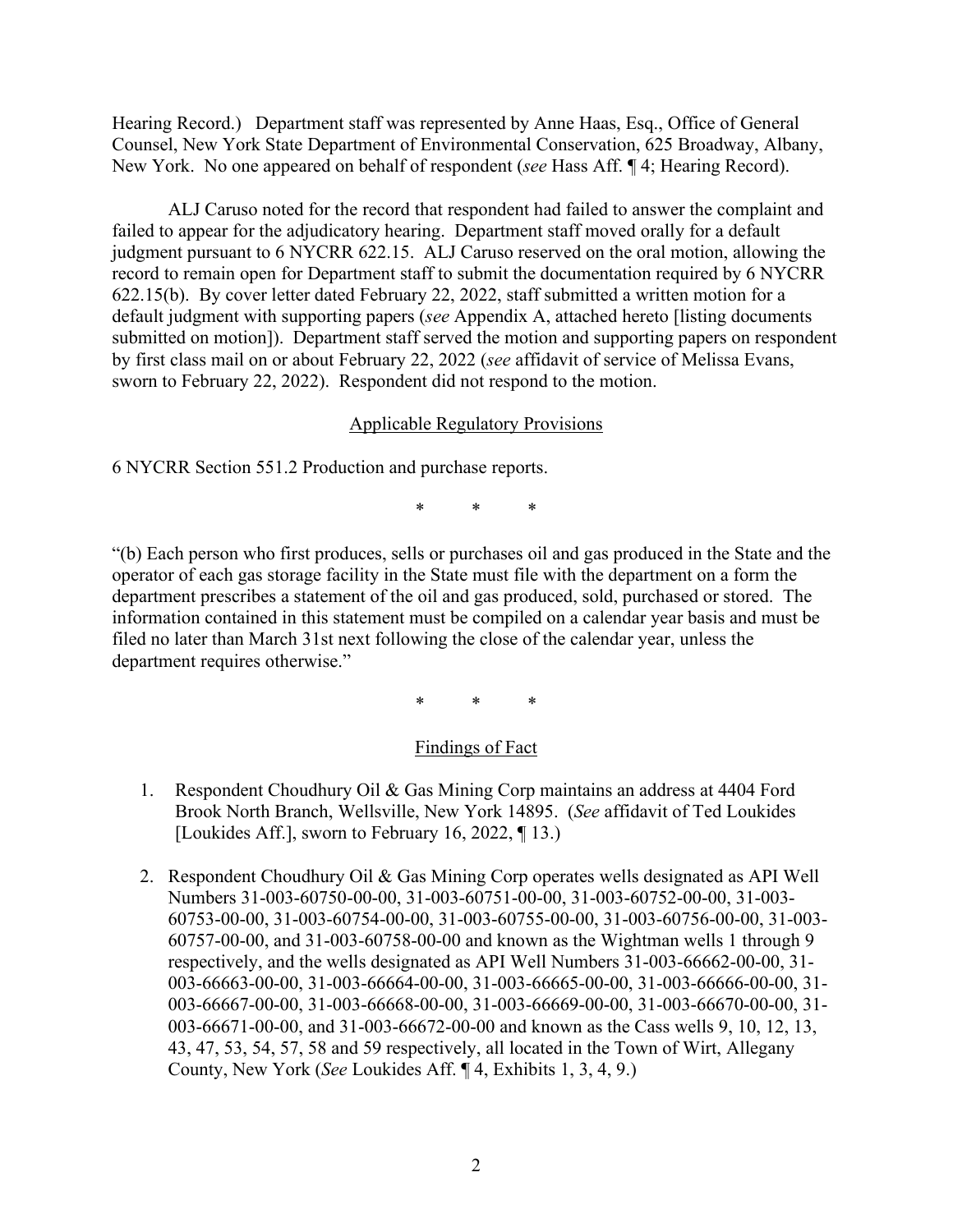- 3. Respondent is required to file annual well reports (AWRs) with the Department for each calendar year for each well respondent operates on a form supplied by the Department, as typified by Loukides Aff. Exhibit 5 (AWR sent to respondent for the 2020 calendar year). (*See* Loukides Aff. ¶¶ 8, 9, 11, Exhibit 5.)
- 4. On January 25, 2021, Department staff e-mailed respondent a cover letter and AWR form for the 2020 calendar year, pre-printed with respondent's name, address and well information. The cover letter reminded respondent to file the completed AWR by March 31, 2021. (*See* Loukides Aff. ¶ 8, Exhibit 5.)
- 5. On March 9, 2021, Department staff sent a second e-mail to respondent after failing to reach respondent by phone. The email reminded respondent to file the completed AWR by March 31, 2021. (*See* Loukides Aff. ¶ 9, Exhibit 6.)
- 6. Respondent failed to submit the 2020 AWR by March 31, 2021. (*See* Loukides Aff. ¶ 10, Exhibit 7.)
- 7. On July 8, 2021, Department staff attempted to contact respondent by phone and left a voicemail notifying respondent that the Division had not yet received its 2020 AWR. In addition, Department staff re-sent its March 9, 2021 email reminder to respondent. Respondent did not return the Department's call, respond to the email or submit the missing AWR. (*See* Loukides Aff. ¶ 11.)
- 8. On July 26, 2021, the Department attempted to mail respondent, by certified mail, a notice of violation (NOV) advising respondent that respondent had failed to file an acceptable AWR by March 31, 2021. Included with the NOV was an order on consent to settle the matter within thirty days. The NOV advised respondent of the potential penalties for failing to submit the required AWR along with the signed order on consent. The NOV was mailed to respondent at the address listed on respondent's organizational report: 2811 Burdick Road, Bolivar, NY 13715; however, it was returned to the Department marked "forward expired". (*See* Loukides Aff. ¶ 12, Exhibit 2, 7.)
- 9. On August 20, Department staff re-mailed the NOV to respondent at 4404 Ford Brook North Branch, Wellsville, New York 14895. The notice of violation and consent order were mailed by certified mail return receipt requested and were received by respondent on August 23, 2021. (*See* Loukides Aff. ¶ 13, Exhibit 7, 8.)
- 10. On November 22, 2021, the Department staff received an acceptable and complete 2020 AWR from respondent, however, respondent failed to submit the signed Order on Consent and penalty payment. (*See* Loukides Aff. ¶ 15, Exhibit 9.)
- 11. Respondent did not answer the complaint dated November 22, 2021. (*See* Haas Aff. ¶ 3.)
- 12. Ted Loukides is an employee of the Department and is a Mineral Resources Specialist 4 in the Department's Division of Mineral Resources. Mr. Loukides is the Section Chief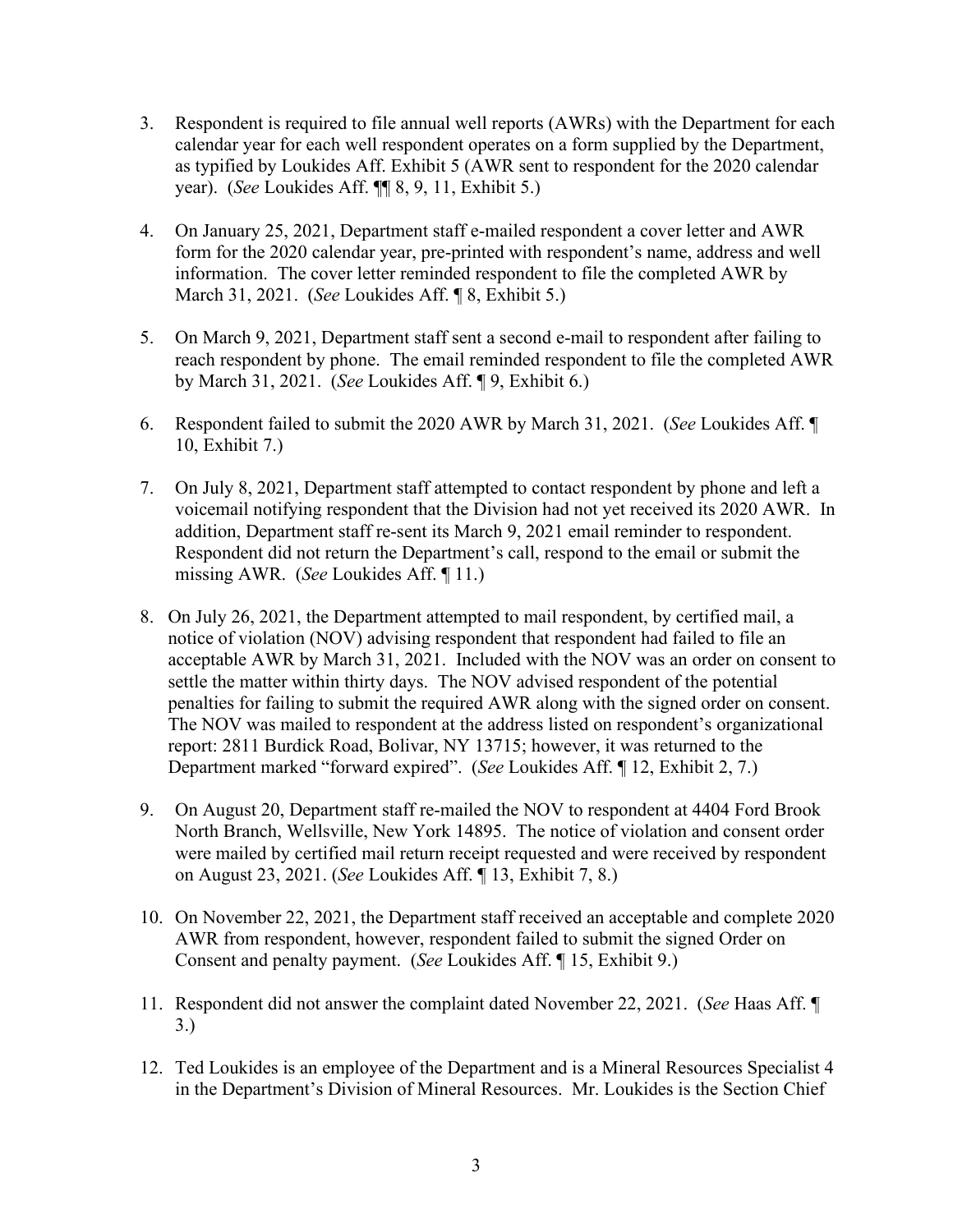of the Oil and Gas Compliance and Enforcement Section in the Division's Bureau of Resource Development and Reclamation. Mr. Loukides's duties include the administration of the provisions of ECL article 23 and 6 NYCRR part 550, *et seq*. including reporting requirements. Mr. Loukides has access to and is custodian of Department records relating to the operation of oil and gas wells, including all annual well reports (AWRs) submitted to the Department. (*See* Loukides Aff. ¶¶ 1-3.)

- 13. As shown by the affidavit of service of Melissa Evans, sworn to January 3, 2022, Department staff served the notice of hearing and complaint, statement of readiness, consent order and invoice, on respondent by certified mail, pursuant to 6 NYCRR 622.3(a)(3), that were delivered on November 22, 2021. (*See* Haas Aff. Exhibit C.)
- 14. Respondent failed to appear at the January 27, 2022, hearing. (*See* Haas Aff. ¶ 4; Hearing Record.)
- 15. At the hearing on January 27, 2022, Department staff moved orally for a default judgment pursuant to 6 NYCRR 622.15. ALJ Caruso reserved on the oral motion, allowing the record to remain open for Department staff to submit the documentation required by 6 NYCRR 622.15(b). (*See* Hearing Record.)
- 16. Department staff served the Notice of Motion for Default Judgment, Motion for Default Judgment, and accompanying documents, on respondent by First Class Mail via USPS, pursuant to 6 NYCRR 622.15(d)(1) and 6 NYCRR 622.6(c)(1). (*See* affidavit of service of Melissa Evans, sworn to February 22, 2022.)
- 17. On November 13, 2020, the Department entered into an order on consent with respondent for failing to submit an AWR for the 2019 calendar year. (*See* Haas Aff. ¶ 10, Exhibit F.)

### Discussion

A respondent upon whom a complaint has been served must serve an answer within 20 days of receiving a notice of hearing and complaint (*see* 6 NYCRR 622.4[a]). A respondent's failure to file a timely answer "constitutes a default and a waiver of respondent's right to a hearing" (6 NYCRR 622.15[a]). In addition, attendance by a respondent at a scheduled prehearing conference or hearing is mandatory, and failure to attend constitutes a default and a waiver of the opportunity for a hearing (*see* 6 NYCRR 622.8[c]; *see also* 6 NYCRR 622.15[a] ["A respondent's … failure to appear at the hearing or the pre-hearing conference … constitutes a default and waiver of respondent's right to a hearing"]).

Upon a respondent's failure to answer a complaint or failure to appear for a pre-hearing conference or hearing, Department staff may make a motion to an ALJ for a default judgment. Such motion must contain: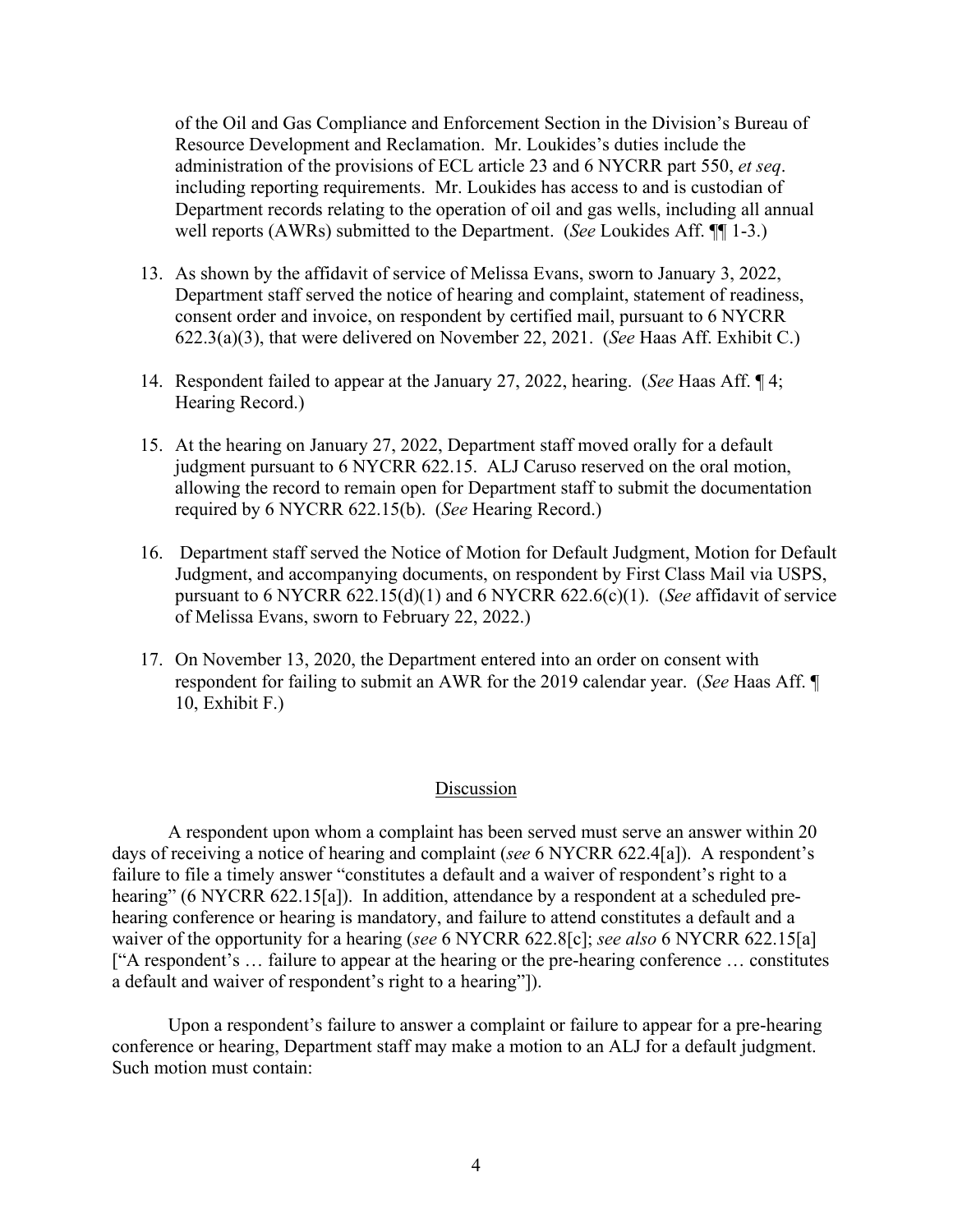"(1) proof of service upon respondent of the notice of hearing and complaint or such other document which commenced the proceeding;

"(2) proof of respondent's failure to appear or failure to file a timely answer;

 $(3)$  consistent with CPLR 3215(f), proof of the facts sufficient to support the violations alleged and enable the ALJ and commissioner to determine that staff has a viable claim;

"(4) a concise statement of the relief requested;

"(5) a statement of authority and support for any penalty or relief requested; and

"(6) proof of mailing the notice required by  $[6 \text{ NYCRR } 622.15(d)]$ , where applicable."

(*see* 6 NYCRR 622.15[b][1] - [6] [effective September 16, 2020]).

As the Commissioner has held, "a defaulting respondent is deemed to have admitted the factual allegations of the complaint and all reasonable inferences that flow from them" (*Matter of Alvin Hunt, d/b/a Our Cleaners*, Decision and Order of the Commissioner, July 25, 2006, at 6 [citations omitted]). In addition, in support of a motion for a default judgment, staff must "provide proof of the facts sufficient to support the claim[s]" alleged in the complaint. (*Matter of Queen City Recycle Center, Inc.*, Decision and Order of the Commissioner, December 12, 2013, at 3.) Staff is required to support its motion for a default judgment with enough facts to enable the ALJ and the Commissioner to determine that staff has a viable claim (*see Matter of Samber Holding Corp.*, Order of the Commissioner, March 12, 2018 [*Samber*], at 1 [citing *Woodson v Mendon Leasing Corp.*, 100 NY2d 62, 70-71 (2003)]; *see also* 6 NYCRR 622.15[b][3], CPLR 3215[f]).

The record establishes that: (i) Department staff served the notice of hearing and complaint upon respondent; (ii) respondent failed to file an answer to the complaint, as directed in the cover letter and notice of hearing served with the complaint, and failed to appear for the adjudicatory hearing scheduled on January 27, 2022, as directed in the notice of hearing; (iii) Department staff's papers provide proof of the facts sufficient to support the violations alleged and enabled me to determine that staff has a viable claim; (iv) Department staff's papers include a concise statement of the relief requested (*see* Motion for Default Judgment, Wherefore Clause; Haas Aff. Exhibit B [complaint]); (v) staff's motion includes a statement of authority and support for the penalty and relief requested (*see* Haas Aff. ¶¶ 11-18); and (vi) Department staff provided proof of service of the motion papers on respondent (*see* affidavit of service of Melissa Evans, sworn to February 22, 2022). Respondent did not file or serve a response to staff's motion. Based upon the foregoing, the Department is entitled to a default judgment in this matter pursuant to the provisions of 6 NYCRR 622.15.

Department staff's submissions in support of the motion for a default judgment provide proof of facts sufficient to enable me to determine that staff has a viable claim that respondent failed to timely file a complete and accurate AWR for the 2020 calendar year for respondent's nine Wightman and eleven Cass wells, in violation of 6 NYCRR 551.2(b).

Staff's complaint requested a total civil penalty of three thousand dollars (\$3,000). Staff's submissions on the motion for a default judgment elaborate on the requested civil penalty, discussing the Department's Civil Penalty Policy, *DEE-1*, and administrative precedent concerning similar violations (*see* Haas Aff. ¶¶ 12-18). Department staff typically seeks a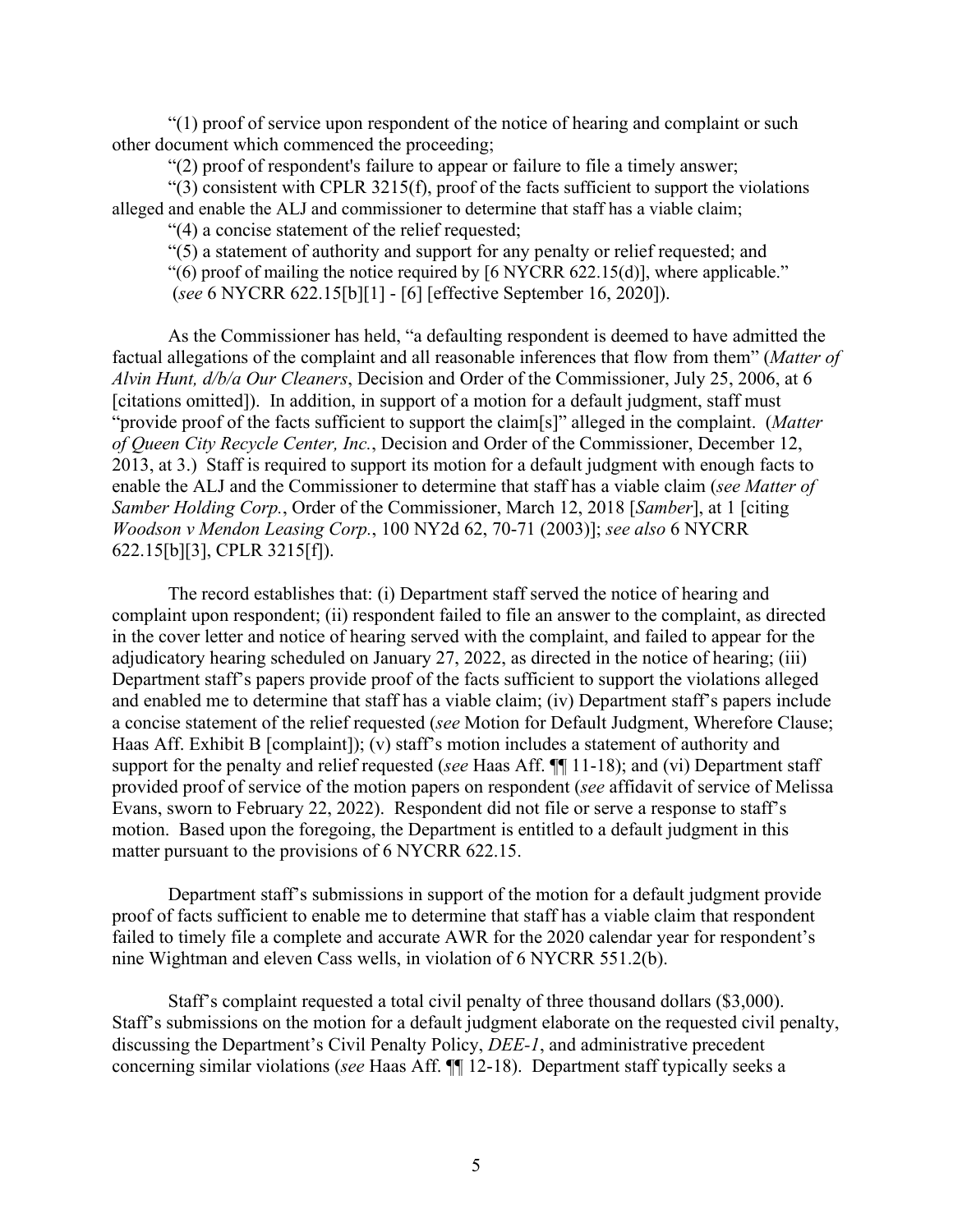penalty of one thousand five hundred dollars  $(\$1,500)$  $(\$1,500)$  $(\$1,500)$  for the failure to submit an AWR.<sup>1</sup> Here, however, respondent has a history of noncompliance having previously settled the same violation by order on consent. Therefore, staff applied respondent's history of noncompliance as an aggravating factor in support of staff's three thousand dollars (\$3,000) penalty request. Department staff asserts that reporting requirements, such as those at issue here, provide the Department with important information about the status of the State's resources. According to Department staff, the failure to timely submit AWRs may result in potential and actual environmental harm. Staff explains that the AWRs identify non-producing wells for plugging, and that the failure to plug non-producing wells may result in contamination of groundwater with petroleum products, and the release of harmful greenhouse gases. In addition, Department staff transmits production information to affected State agencies and local governments for real property tax purposes. (Haas Aff. ¶ 14; Loukides Aff. ¶ 16.)

ECL 71-1307(1) provides that any person who violates any provision of ECL article 23 or commits any offense described in ECL 71-1305 shall be liable for a penalty of up to eight thousand dollars (\$8,000) for the first day of violation and up to two thousand dollars (\$2,000) per day for each day the violation continues. ECL 71-1305(2) provides that it is unlawful for any person to violate any rule or regulation promulgated pursuant to ECL article 23, which would include the regulatory requirement at issue here -- 6 NYCRR 551.2(b). Department staff's proposed civil penalty of three thousand dollars (\$3,000) is consistent with the Department's Civil Penalty Policy (DEE 1, issued June 20, 1990) as well as applicable provisions of ECL article 71 and prior Commissioner orders. Furthermore, staff demonstrated the importance of AWRs to the regulatory scheme. Although respondent eventually filed a complete AWR for the 2020 calendar year, the filing was over seven months late. The Commissioner has previously held that "the timely filing of complete and accurate AWRs is critical to the regulatory requirements of this program" (*see Buffalo China, Inc.*, Order of the Commissioner, October 27, 2013, at 2). Accordingly, I conclude that the penalty of three thousand dollars (\$3,000) requested by Department staff, is supported and appropriate.

### Conclusion of Law

By failing to timely file complete and accurate annual well reports for the 2020 calendar year for the nine Wightman and eleven Cass wells, respondent Choudhury Oil & Gas Mining Corp violated 6 NYCRR 551.2(b).

#### Recommendation

Based upon the foregoing, I recommend that the Commissioner issue an order:

1. granting Department staff's motion for default;

<span id="page-9-0"></span><sup>1</sup> *See Matter of Sahlem*, Order of the Commissioner, January 4, 2021, *Matter of Gilray*, Order of the Commissioner, March 4, 2015, and *Matter of Buffalo China, Inc.*, Order of the Commissioner, October 27, 2013. For each demonstrated violation, the Commissioner assessed a civil penalty of \$1,500. (Haas Aff. ¶ 15.)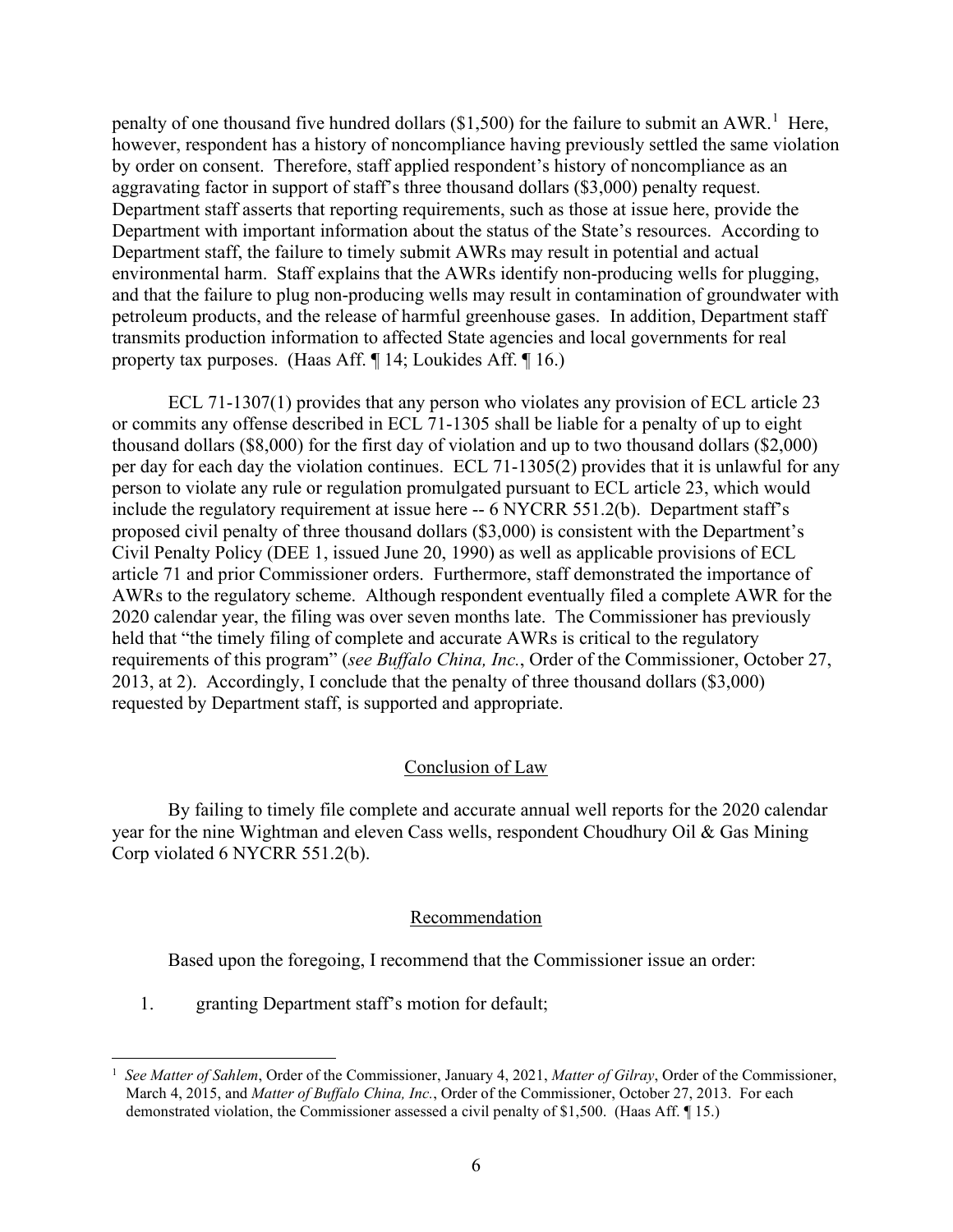- 2. holding that respondent Choudhury Oil & Gas Mining Corp. violated 6 NYCRR 551.2(b) by failing to timely file complete and accurate annual well reports for the 2020 calendar year for Wightman wells 1 through 9, and Cass wells 9, 10, 12, 13, 43, 47, 53, 54, 57, 58 and 59 (API Well Numbers 31-003-60750-00-00, 31-003-60751- 00-00, 31-003-60752-00-00, 31-003-60753-00-00, 31-003-60754-00-00, 31-003- 60755-00-00, 31-003-60756-00-00, 31-003-60757-00-00, 31-003-60758-00-00, 31- 003-66662-00-00, 31-003-66663-00-00, 31-003-66664-00-00, 31-003-66665-00-00, 31-003-66666-00-00, 31-003-66667-00-00, 31-003-66668-00-00, 31-003-66669-00- 00, 31-003-66670-00-00, 31-003-66671-00-00, and 31-003-66672-00-00 respectively);
- 3. directing respondent Choudhury Oil & Gas Mining Corp. to pay a civil penalty in the amount of three thousand dollars (\$3,000) within thirty days (30) of the service of the Commissioner's order upon respondent; and
- 4. directing such other and further relief as he may deem just and appropriate.

 $\sqrt{s}$ Timothy M. MacPherson Administrative Law Judge

Dated: Albany, New York March 24, 2022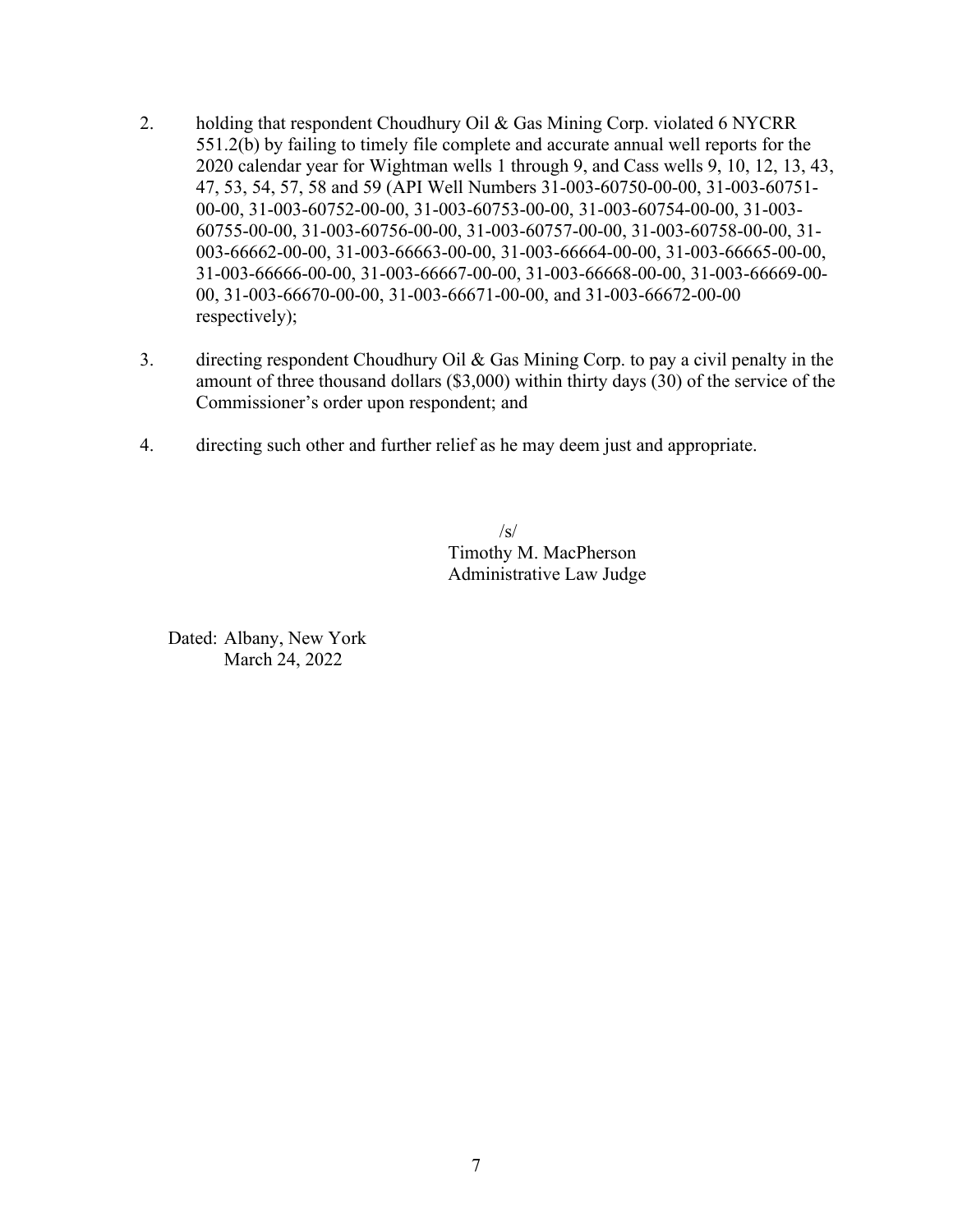## **APPENDIX A**

## *Matter of Choudhury Oil & Gas Mining Corp* DEC Case No. CO 9-20210709-66 Motion for Default Judgment

- 1. Cover letter dated February 22, 2022, from Anne Haas, Esq., filing and attaching staff's motion papers
- 2. Notice of Motion for Default Judgment, dated February 22, 2022
- 3. Motion for Default Judgment, dated February 22, 2022, attaching Exhibit A:
	- A. Affirmation of Anne Haas, Esq., dated February 22, 2022, attaching Exhibits B-F;
	- B. Cover letter to Choudhury Oil & Gas Mining Corp., Notice of Hearing, Complaint and Statement of Readiness, all dated November 22, 2021, along with a proposed Consent Order and Invoice;
	- C. Affidavit of Service of Melissa Evans, sworn to January 3, 2022, attaching United States Postal Service (USPS) electronic proof of delivery;
	- D. NYS Department of State, Division of Corporations Entity Information sheet regarding Choudhury Oil & Gas Mining Corp, dated February 6, 2022;
	- E. NYS Department of State, Division of Corporations Entity Filing History sheet regarding Choudhury Oil & Gas Mining Corp, dated February 6, 2022; and
	- F. Matter of Choudhury Oil & Gas Mining Corp, Order on Consent, dated November 13, 2020.
- 4. Affidavit of Ted Loukides, sworn to February 16, 2022, attaching Exhibits 1-9:
	- 1. Map depicting location of wells on property operated by Choudhury Oil & Gas Mining Corp along with list of 20 wells operated by Choudhury Oil & Gas Mining Corp;
	- 2. Organizational Report for Choudhury Oil & Gas Mining Corp, sworn to September 18, 2012;
	- 3. Request for Well Transfer from Bolivar Oil & Gas LLC, to Choudhury Oil & Gas Mining Corp, sworn to October 18, 2011;